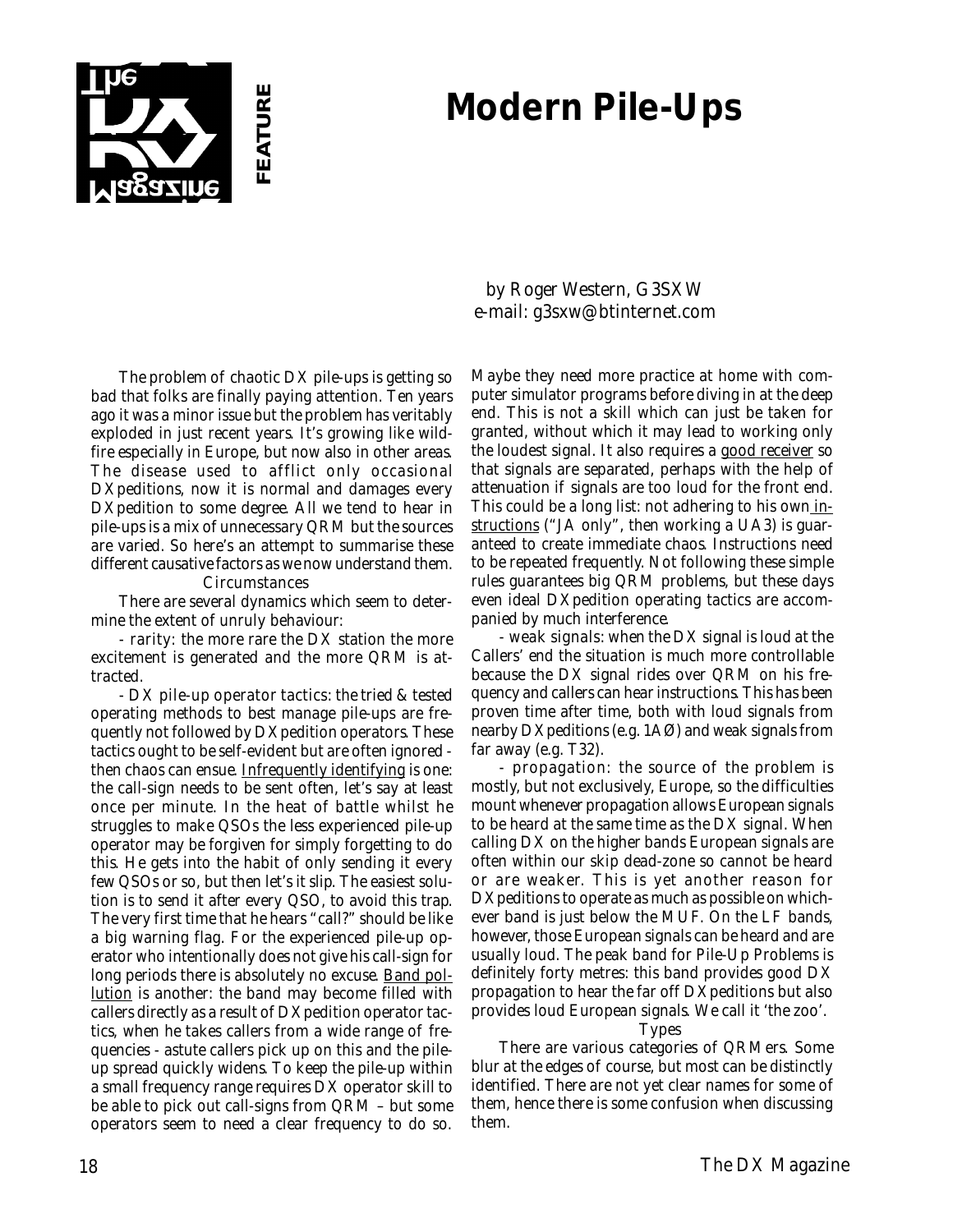- Pirates: this one is perhaps clear-cut and is not new. Pirates have been around for a long time, stations who transmit illegally with false or with someone else's call-sign. They do so purely for their own perverted pleasure, to enjoy the thrill of being called by many stations, while sitting in the comfort of their own home. Above all other categories these are the pariahs of the DX world and deserve only strong condemnation. DF tools are beginning to be used to identify them and DXers the world over should lend these initiatives their support. Then again, DXers could mitigate the problem by using common-sense: "WFWL" (work first worry later) is a natural response but some situations are so blatant, like when a signal purporting to originate in the Indian Ocean was being transmitted from Canada. Or when a supposed 100-watt Afghanistan station was S9+30db in UK on 80 metres. Most DXers rely on the Cluster so this may be the place to warn fellow enthusiasts that a station is a Pirate.

- Frequency Kops: now we enter the less welldefined areas. Many years ago a 'Policeman' was trying to be helpful, to keep the DX frequency clear when he was operating split. He would say "UP" only when the DX was not transmitting, trying to help the caller who had hit the wrong VFO button. But nowadays these Policemen cause more problems than they solve, so they are either mis-guided or . . . . . perhaps they are actually Deliberate QRMers (see below) damaging the DXpedition but pretending to be helpful. When a dozen stations all keep sending 'up' or similar for long periods surely their intentions are not honourable. Whatever we do we must resist the temptation to join in the chaos.

- Deliberate QRMers: these folk are out to destroy the DXpedition, along with the fun enjoyed by thousands of DX chasers. They do so by transmitting deliberate QRM on the DX frequency. They are anonymous and of course never explain why they do this, so we must merely write them off as social outcasts, hooligans. This group has become known as 'DQRM' but they need to be categorised separately from those who cause QRM unintentionally.

- Continuous Callers: now we reach a major source of the QRM problem, DX Chasers who damage the pile-up by transmitting their call-sign nearly continuously, no matter the instructions of the DX station. This group is further split into a) Heavy Boots, b) Unskilled and possibly c) a few DQRMers just trying to wreak havoc. The 'Heavy Boots' just call no matter what is happening on the frequency, demanding to get into the DX log at any cost, like pushing through a crowd unconcerned about the folk that they knock over on the way. The 'Unskilled' simply do not know how to operate in a pile-up situation but hope that continuously sending their call-sign will somehow secure the QSO – this group includes a whole raft of under-skilled operators, perhaps including those who cannot copy CW. They need help to learn. Solutions?

The tipping-point is a recognised statistical phenomenon. A trend becomes established, it then grows slowly but steadily. At some point in time the incidence suddenly takes off and the graph-line shoots up. This happened with DX pile-up Problems over just a very few recent years and the phenomenon is still growing. Once past the tipping-point, no action having been taken to curtail the activity, then some believe it is too late to correct, as it has by then become endemic. At first the DQRMers, for example, were just a couple of individuals, but they were not identified and taken (nor seen to be taken) to task, so they were left to get away with it. Others noted this and joined in, at first just a few, then many more. The same growth has been witnessed with Heavy Boots and the Unskilled. So now we accept it as 'situation normal' and mostly just shrug our shoulders.

Can the situation be retrieved? Probably not entirely. There is certainly no silver bullet. But we can at least try to slow or stop the growth, then possibly rein it in somewhat. If not then in the near future DX chasing may wither as more and more DXers throw in the towel, realising that they no longer enjoy the subhobby.

We may not be able to fight against the modern social trend of deteriorating morals but we can try to set good examples by our own behviour. Any actions should have a clear goal to tackle one, and only one, of the above sources of the problem. IARU and ON4WW believe that education is the solution. Yes, this is an important partial solution to help reduce the number of 'Unskilleds'. Just one or two publicised DF successes could act as deterrence thereby reducing the number of DQRMers and Pirates. The 'Heavy Boots' (if they can be determined as different from 'Unskilleds') can be brought to book personally by, for example, withdrawing their club memberships and sacking from DXCC.

### New Initiative

For some years N4AA and friends have enclosed a slip with direct cards, totalling over 40,000, to help spread the good word about how to operate in DX pile-up situations. This initiative has undoubtedly helped and we record our thanks to these fine chaps.

But we need new initiatives to take this forward: we must all act now with several different solutions. In terms of Education we can help newcomers and transgressors to learn how best to break the pile-up without destroying their own reputation and self-respect in the process. We can also try to help new DXpeditioners learn how best to minimise the chaos by choosing appropriate operating techniques.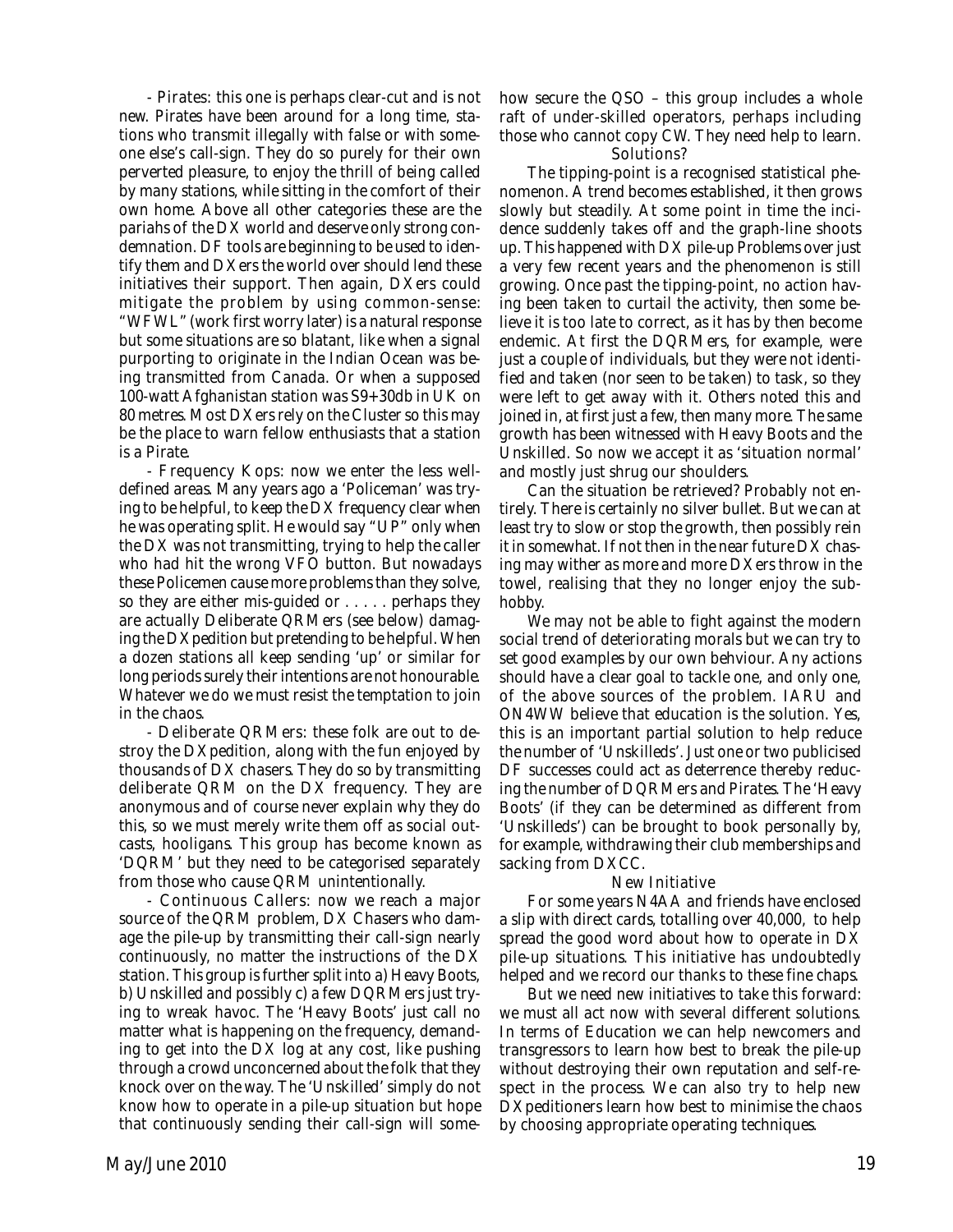One such new initiative, to help DX Chasers understand how best to operate, is being promulgated by the First Class CW Operators' Club. A "DX Code of Conduct" is now appearing in magazines and on websites across the world, translated into many languages. The Code appears elsewhere in this publication, but is only a beginning. All DXers are asked to help spread the word in local clubs to reach as many DX Chasers as possible. They could also adopt the system of 'Elmering' – helping a local guy to learn the ropes.

As so often in life it might be that just a small step taken by lots of people could help mitigate the problem, rather than some authority on high trying to lay down the law. After all, amateur radio is self-policing these days!



### **Improving HF DX Operating Behaviour**

I am writing to raise a matter of increasing concern about the standard of on-the-air operating. A number of your readers have, I'm sure, commented to you that there is now a serious problem with operating behaviour, especially when calling DX stations in pile-ups on the HF bands.

As President of *The First Class CW Operators' Club* (FOC), I and Randy, W6SJ, in partnership with leading DX operators, have decided that we will take the initiative to encourage all DXers to work together in order to improve standards. To this end we have created the following simple DX Code of Conduct which I would ask you to bring to the attention of your readers. If we all pull together to improve standards then we will all be able to work more DX and have more fun on-the-air.

More information is available as follows:

FOC website http://www.g4foc.org/;

March 2010 QST;

 <http://www.g4ifb.com/html/dxing.html#PileupTips> <http://www.on4ww.be/operatingPracticeEnglish.html>

 Please translate the DX Code into your local language if that makes the message more effective.

 Thanks for your help and 73, Bob Whelan, G3PJT, President, FOC



# **VIBROPLEX......** CW and Vibroplex forever!

Scott, W4PA the new owner of Vibroplex knows very well there are many good keys/paddles on the market. There are good men & women behind these efforts.

Who was the leader over 100 years ago? Who is one of leaders today... and in between?

Same answer:

Vibroplex and all the others making keys and paddles should agree, we do it to make a living and to keep CW alive and well. CW is something special in life and VIBROPLEX is special too.



Call Scott at 800-840-8873 and review the Vibroplex products on www.vibroplex.com.